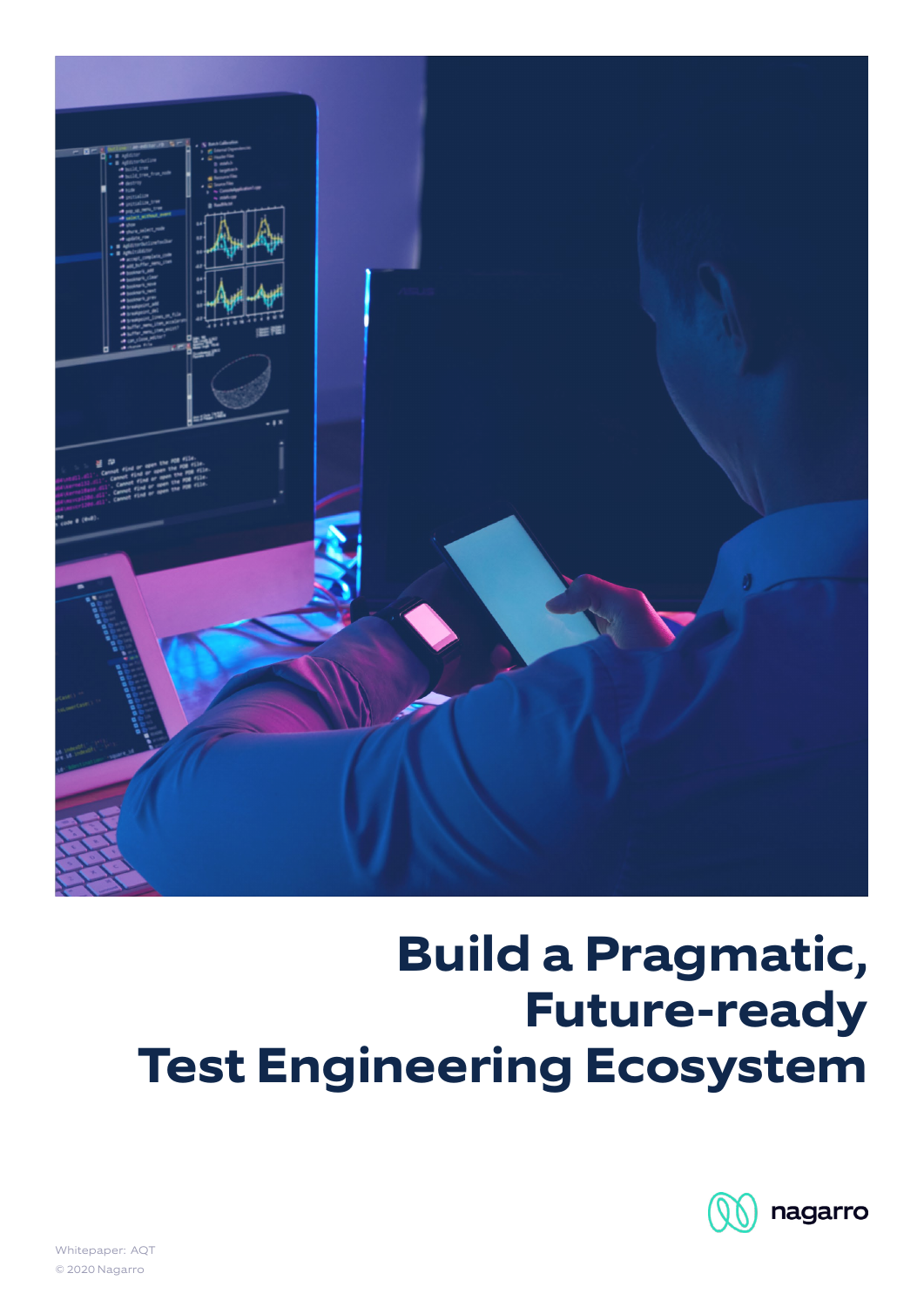

# **Table of Contents**

| 03 | <b>Executive Summary</b> |
|----|--------------------------|
|----|--------------------------|

- **Key Elements of a Future-ready QA Organization**
- **Test Metrics Management**
- **An Efficient Approach For Test Data Management**
- **Flexible People and Governance Framework**
- **Backbone Process Framework for Agile QA**
- **Infrastructure and Tools**
- **Test Value Chain**
- **Conclusion**
- **References**
- **Author**

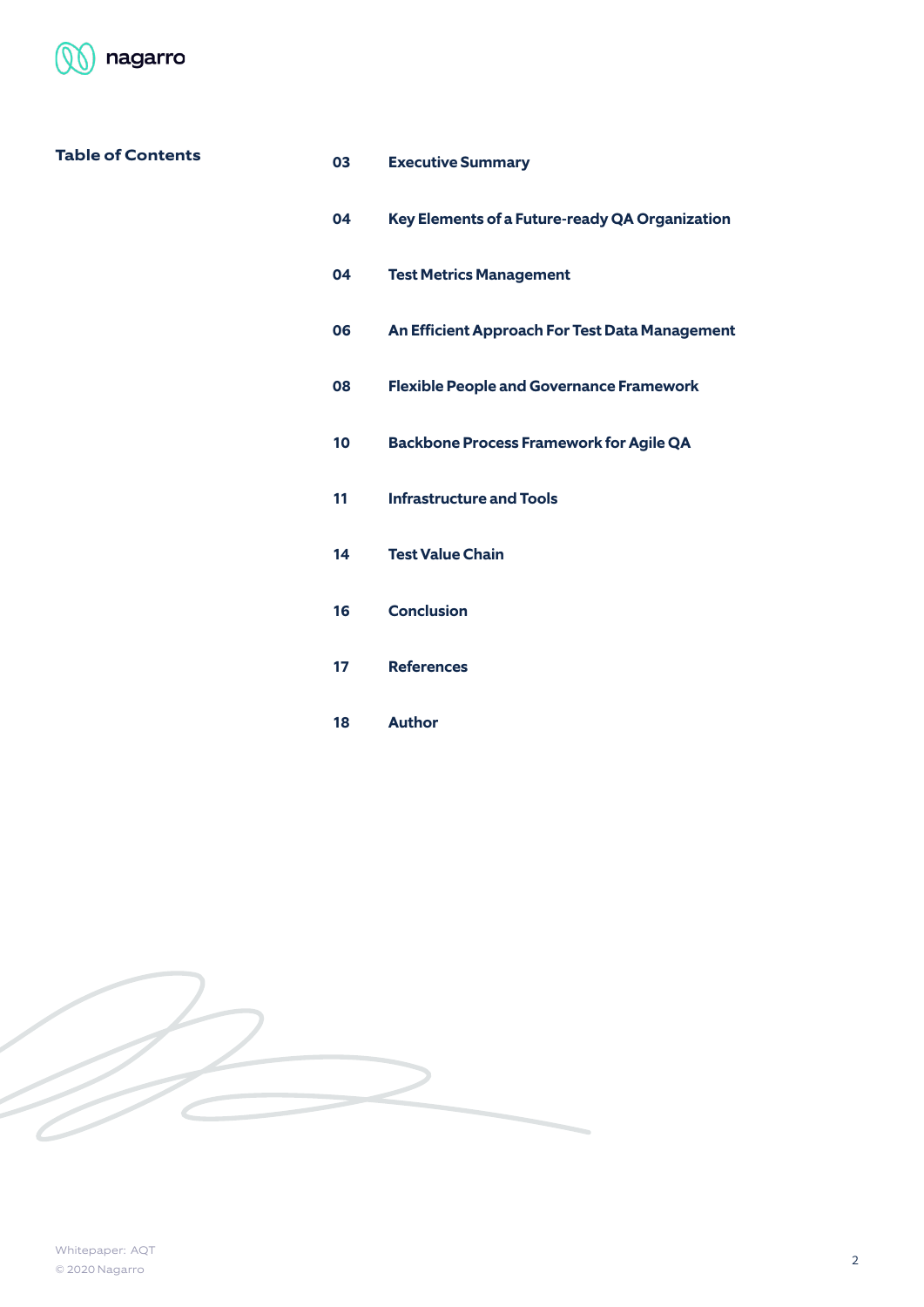**Executive Summary**

According to an HBR survey among 250 business leaders, 66% of them agree that their company's future depends on the quality of their software. As per Nagarro's internal surveys, 78% of enterprises strongly believe that they need more efficient QA organizations to respond to disruption. Add to this, the fact that 25% of an application's development and operational costs can be saved through efficient operations. Quite evidently then, quality assurance is an essential part of the enterprise software lifecycle.

Despite such prominence to QA, there are still some major hurdles:

- 1. In many enterprises, QA is people-dependent. This leads to knowledge concentration in the hands of a few individuals. Knowledge transfer becomes another area that needs improvement when these individuals move on to take up other roles. Crucial information might get lost as such knowledge is shared more at an interpersonal level than at a process level.
- 2. Perhaps the biggest hurdle in modern QA teams is the lack of standards and transparency. To deliver high-quality software, a continuously monitored quality assurance system backed by a strong SOP is crucial. While this does exist in most enterprises, there is always room for improvement.
- 3. The number of bugs discovered by amateur hackers on popular enterprise software makes one wonder if QA teams are adding enough value. During the development lifecycle, software products spend too much time in the testing phase without enough tangible or measurable impact.
- 4. There is confusion on how to balance QA or Quality Assurance, which aims to prevent defects before they emerge, with QC or Quality Control, which focuses on identifying defects after they are produced.

#### The above points make one ask a few questions:

- Why does the end-product still have many defects despite spending a lot of money on testing?
- How can I always see the current proven progress and quality level?
- How can I expedite the testing and release cycles by integrating both the QA and development teams?

This whitepaper aims to answer the above questions while also providing the reader with a 360-degree overview of a future-ready QA team that is integral to every modern enterprise.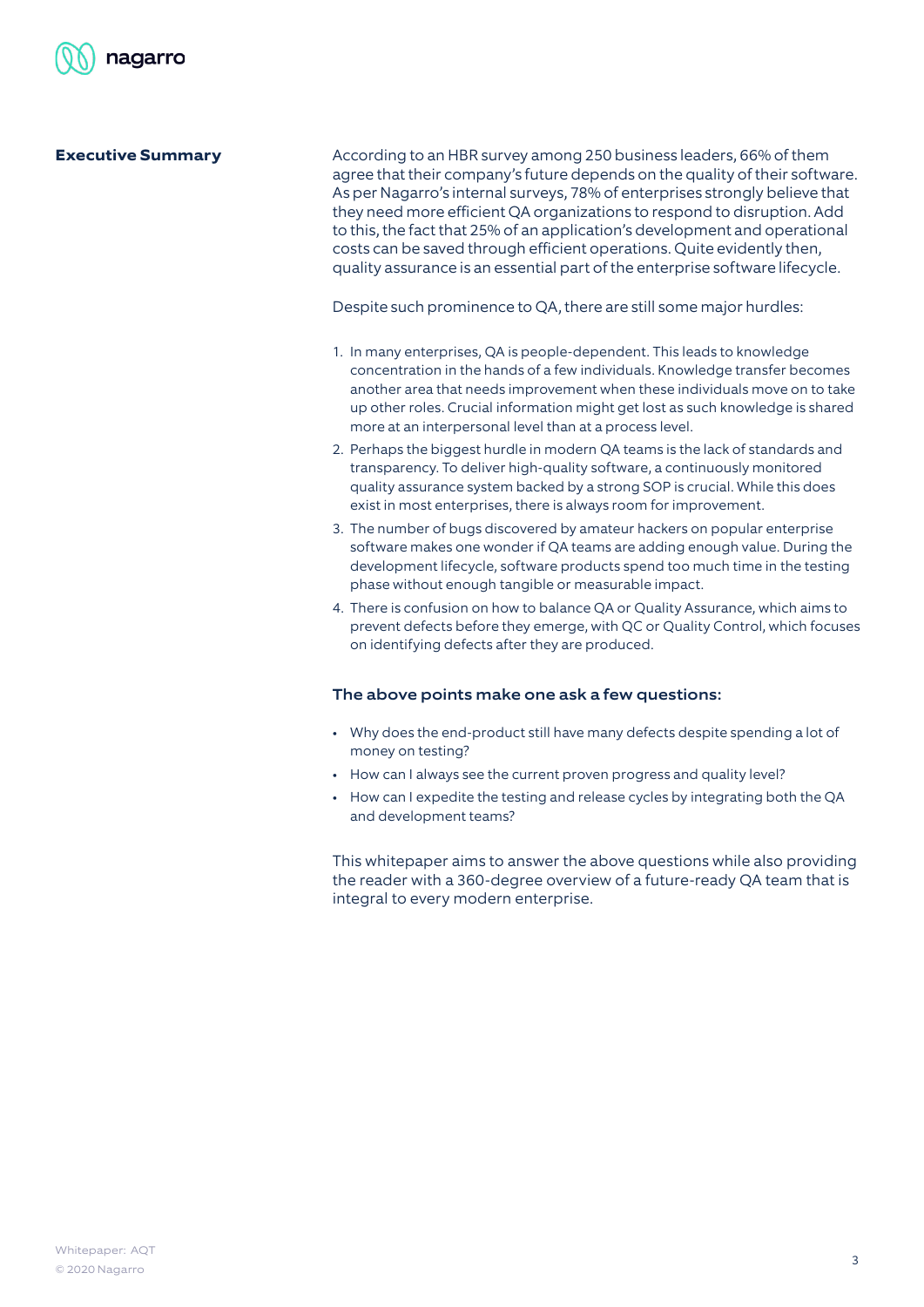

# **Key Elements of a Futureready QA Organization**

These elements, as illustrated in Figure 1, are permanent even as automation begins to gain more ground and QA tech stacks continue to evolve. However, the functions that come under them might undergo some modifications.

Whatever be its constituents, an effective QA strategy provides:

- A shift in the enterprise-wide QA mindset to provide synergistic services to all needs
- Scalable and flexible model skill management
- Enterprise Test Strategy covering functional and nonfunctional test requirements
- 360-degree knowledge management

Now, let us have a deeper look at each element of QA organization and explore the key elements, and the role that each plays. Let us start with Test Metrics Management.



Figure 1: Six key elements to ensure a future-ready enterprise QA team

**Test Metrics Management**

If you can't measure it, you can't improve it

Software Testing Metric is defined as a quantitative measure that helps to estimate the progress, quality, and health of a software testing effort. In other words, we are looking for a quantitative measurement of how well a testing process is doing.

To ensure better management of test metrics, QA teams should segregate their reports into 3 categories as per their target audience: strategic, tactical, and operational.

This ensures that each report has a different goal and measures different KPIs. QA teams can then build a separate dashboard for each category.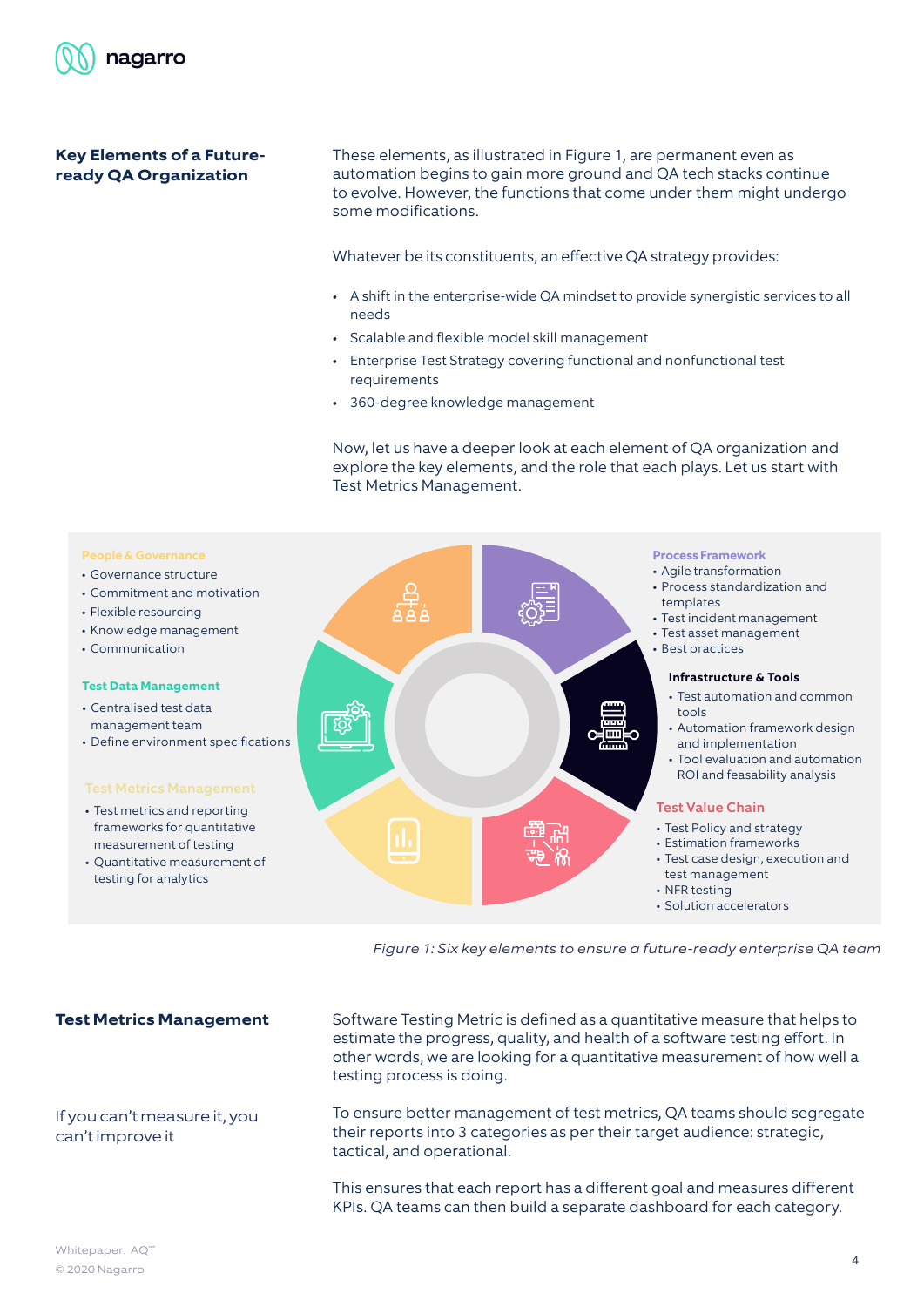# 1. Strategic

These reports are meant for decision-makers and C-level executives. They offer a bird's eye view of testing efforts. They also empower them to strategize for big goals like reduction in severity 1 and severity 2 incidents or to gauge the return on investment from automation. For example, Mean Time to Repair and Mean Time to Detect, system outages and downtime, cost of bug fixes pre/post release.

# 2. Operational

This is also a high-level reporting framework; however, they are used to track project-wise metrics. This dashboard is useful for PMs who want a clear overview of the project that they are running. It is also real-time, thus helping managers to act as soon as something goes wrong. For example, in defect removal efficiency, testing and defect trends.

#### 3. Tactical

A tactical dashboard analyzes large volumes of data collected over time and allows you to explore the data through filtering so that you can detect patterns and opportunities. This is more in-depth than strategic or operational dashboards. For example, requirements and requirement coverage, defect distribution, defect open and close rate, test execution trends.

Choosing the right metrics, following them and improving them, is key to a successful software testing operation. A high-level idea behind having the following test metrics approach is to analyze, communicate, evaluate, and report.



Figure 2: Four steps to help you choose the right metrics

Now that we have seen the role of quantitative measurement of quality, let us go deeper in another critical aspect - Test Data Management. Test data can be automatically generated using tools (synthetic test data) and often, a masked and curtailed version of Test Data is created from production. What can be an effective approach for Test Data Management? Let us explore.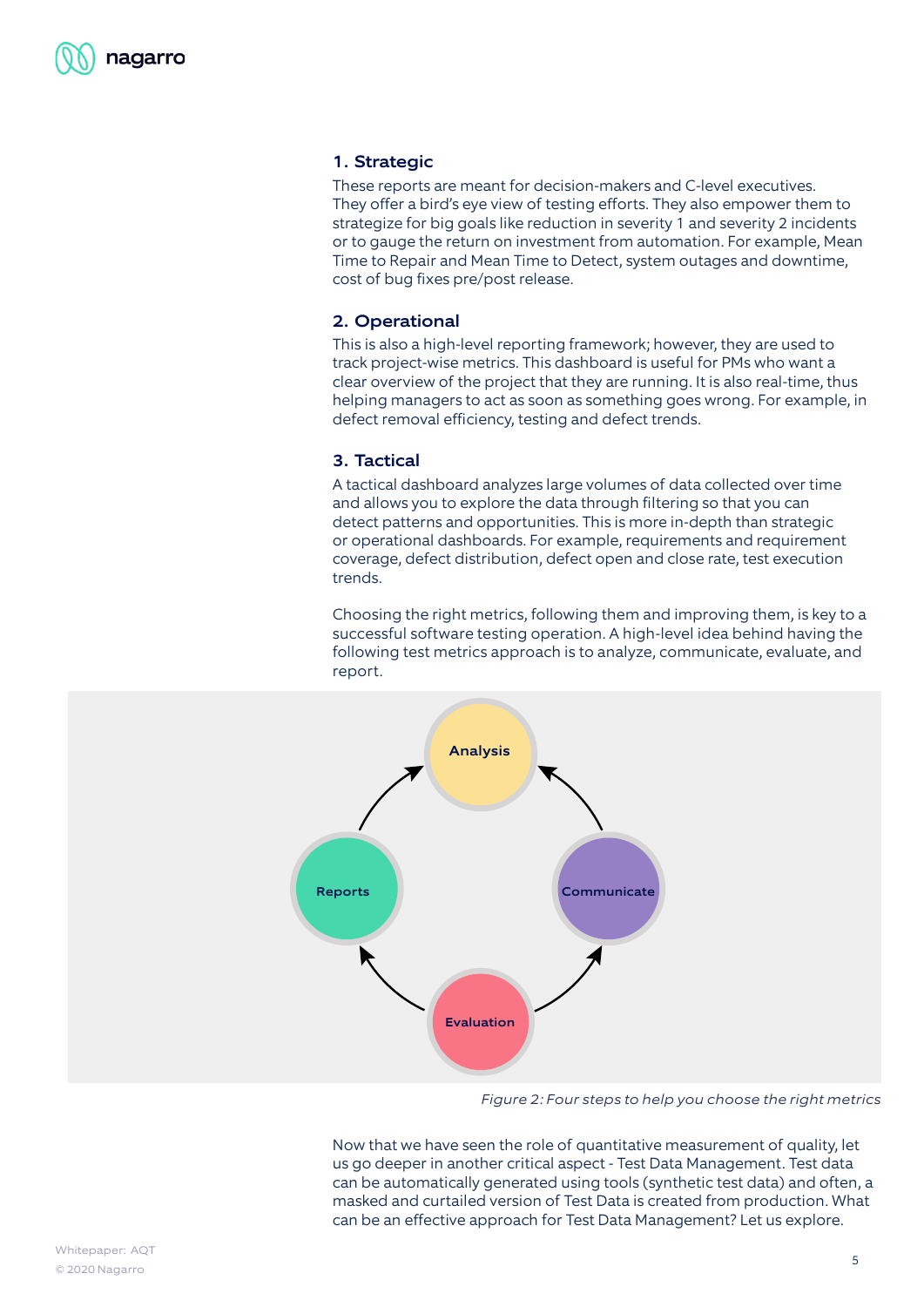

## **An Efficient Approach for Test Data Management**

Efficient management of the data used for testing is essential in complementing the testing efforts. This enables higher levels of coverage and maximum return on investment. If the testing data does not advocate ease of use or represents the sampled sources poorly or consumes excessive resources for construction and maintenance, a negative impact on the outcome quickly demonstrates and continues to degrade the quality of results.

Test data management is the process of planning, analyzing, designing, building, and maintaining software quality-testing processes and methodologies. It allows the software quality and testing team to have control over the data, files, rules, and policies produced during the entire software testing life cycle .

Implementing a test data management approach involves steps that can help streamline the testing process by applying five best practices to test data management before going live, after testing is done:

# Determine and study the test data

Organizations should identify their test data requirements based on endto-end business processes and the associated data for testing.

# Extract a subset of production data from multiple data sources

reflect the variety of production data. Collecting a subset includes obtaining metadata from the subset to accommodate data model changes. This creates realistic test databases small enough to support rapid test runs but large enough to accurately

# Mask or de-identify sensitive data

Masking helps secure sensitive information and helps in ensuring compliance with industry and government regulations. De-identifying confidential data must provide a realistic look and feel and should mask complete business objects such as purchase orders across the system.

# Automate actual and expected outcome comparisons

Identifying data anomalies and inconsistencies during testing is essential for measuring the overall quality of the application. Automating these comparisons help save time and identify problems.

# Revise test data

Revising and refreshing test data helps improve testing efficiencies and streamline the testing process while maintaining a consistent, manageable test environment. To do this, there must be:

- Automated modular data creation and provisioning across multiple test environments
- Automated SOPs (Standard Operating Procedures) for test data creation (synthetic test data)
- Automatic data masking and copying of production data
- Integration of test data creation scripts with test automation framework and with the build and deployment process.

Everyone knows it and testers have suffered from it: insufficient test data ruins automated testing.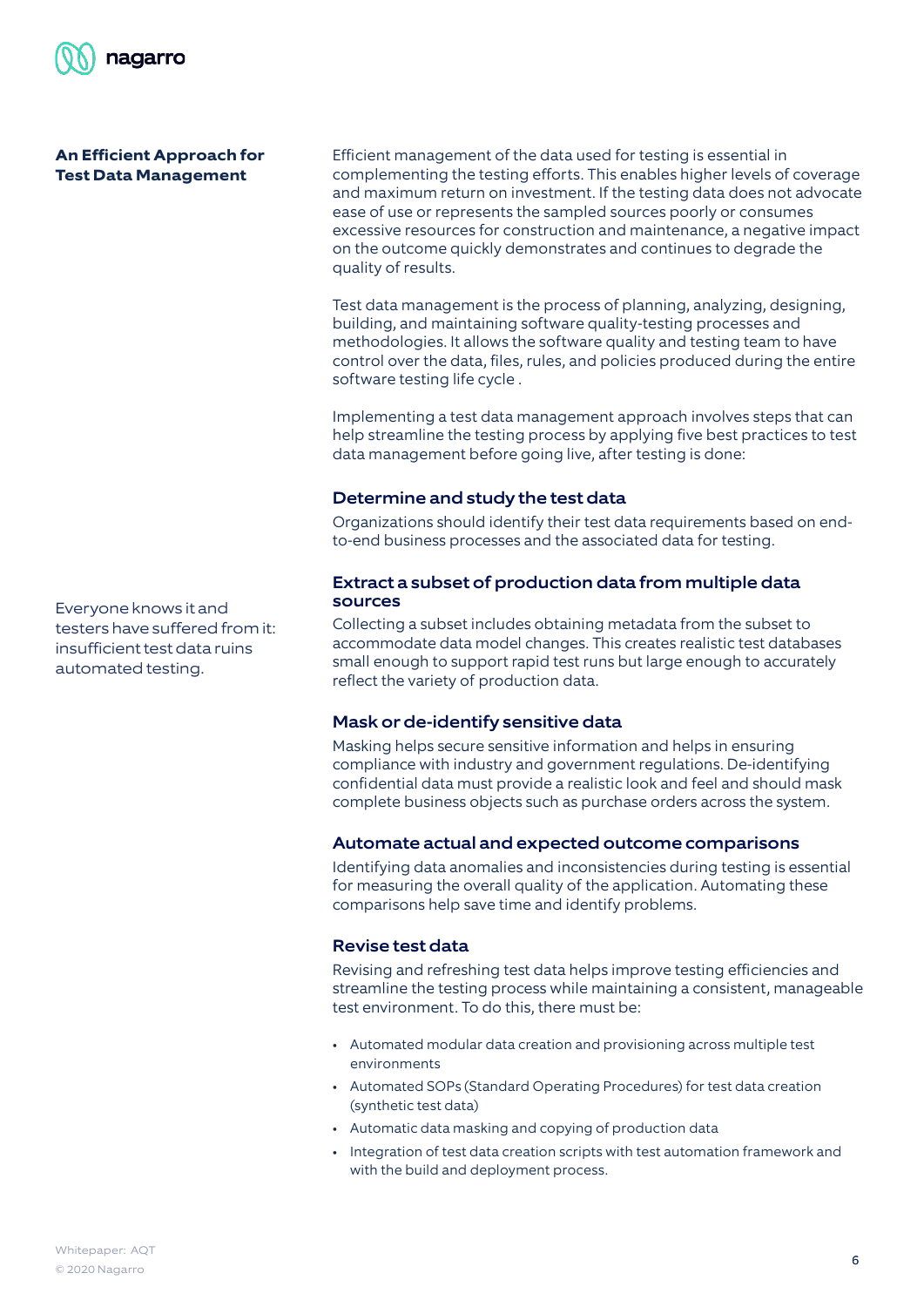



Figure 3: Test data management strategy

70-80% of test data requirements should be automated.

However, every continuous test data management strategy eventually faces certain challenges, such as:

- Diminishing access to a wider landscape of systems, including legacy systems such as mainframe and point of sale systems
- Creation and access to production-like data
- Prevention of test data depletion
- Identification of data anomalies
- Data requests poorly communicated, resulting in inadequate data returns
- Test priority confliction, and
- Timely data revisions.

#### **70-80% of test data requirements should be automated.**

By leveraging modern agile practices, QA teams can drive for the easy integration of TDM with the overall test management process and tools. This ensures a dramatic reduction in the time-to-market for a software without compromising on the effectiveness of the testing phase.

After understanding the significance of Test Data Management and Metrics, let us understand the role that people play to make a world-class QA organization. It is very important that people adapt, are flexible and believe in processes. Let us see how we can put the right framework in place to ensure that people enjoy the freedom that they need and at the same time, work efficiently.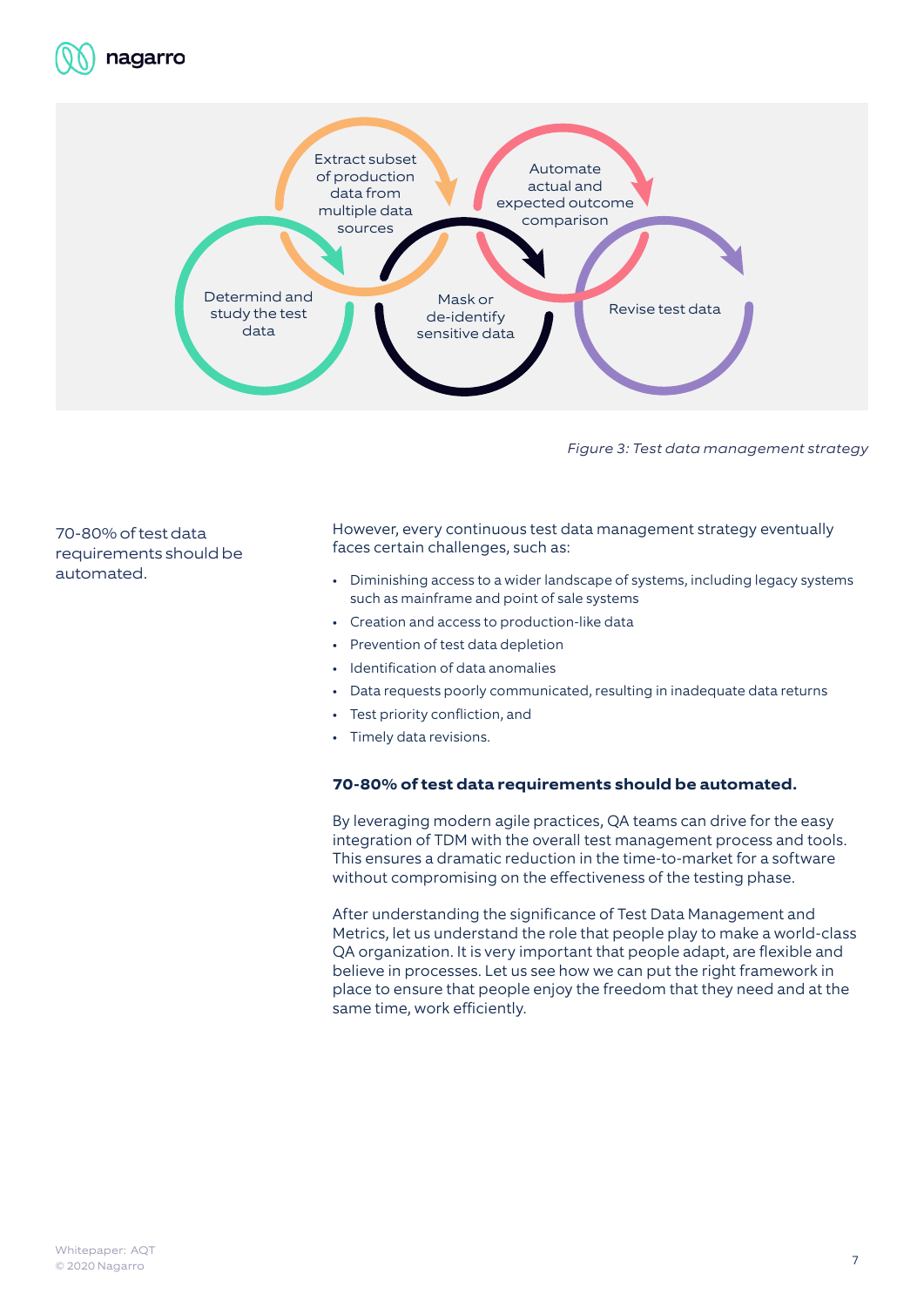

# **Flexible People and Governance Framework**

Typically, organizations running multiple software development activities handled by different teams, have a common and coherent governance framework to oversee testing activities in a broader context. This leads to several vestigial artifacts that may not be relevant to the project needs.

The solution then, is to shift the focus towards building an agile testing team. By their very nature, agile teams encourage collaboration and transparency. Flexibility to accommodate the requirements of an evolving project are built into the ethos of agile teams.

It's 2020 and in today's day and age, agile teams are commonplace. However, there are old enterprises and some newer startups too, that have only just begun their journey of agile transformation.

# Agile Adoption Challenges

Enterprises still following the linear sequential Waterfall model, or the V-model will find that there is a disconnect between their development and testing teams. In turn, these teams are out of sync with the end-user requirements. A common complaint is that both the Waterfall and the V-model are rigid, meaning there is little flexibility and the scope to adjust is difficult and expensive.

Developers build a product and throw it over to the testing team. The QA team then writes elaborate testing scenarios to test the product. They also need to keep space for new testing scenarios to check for regressions in existing features.

managers are often forced to choose between not implementing new As the product grows, this method becomes unsustainable and project features or skipping on testing.

We all know the obvious answer.

Developing an organization-wide agile culture and mindset is the solution to these problems.



Figure 4: Agile adoption process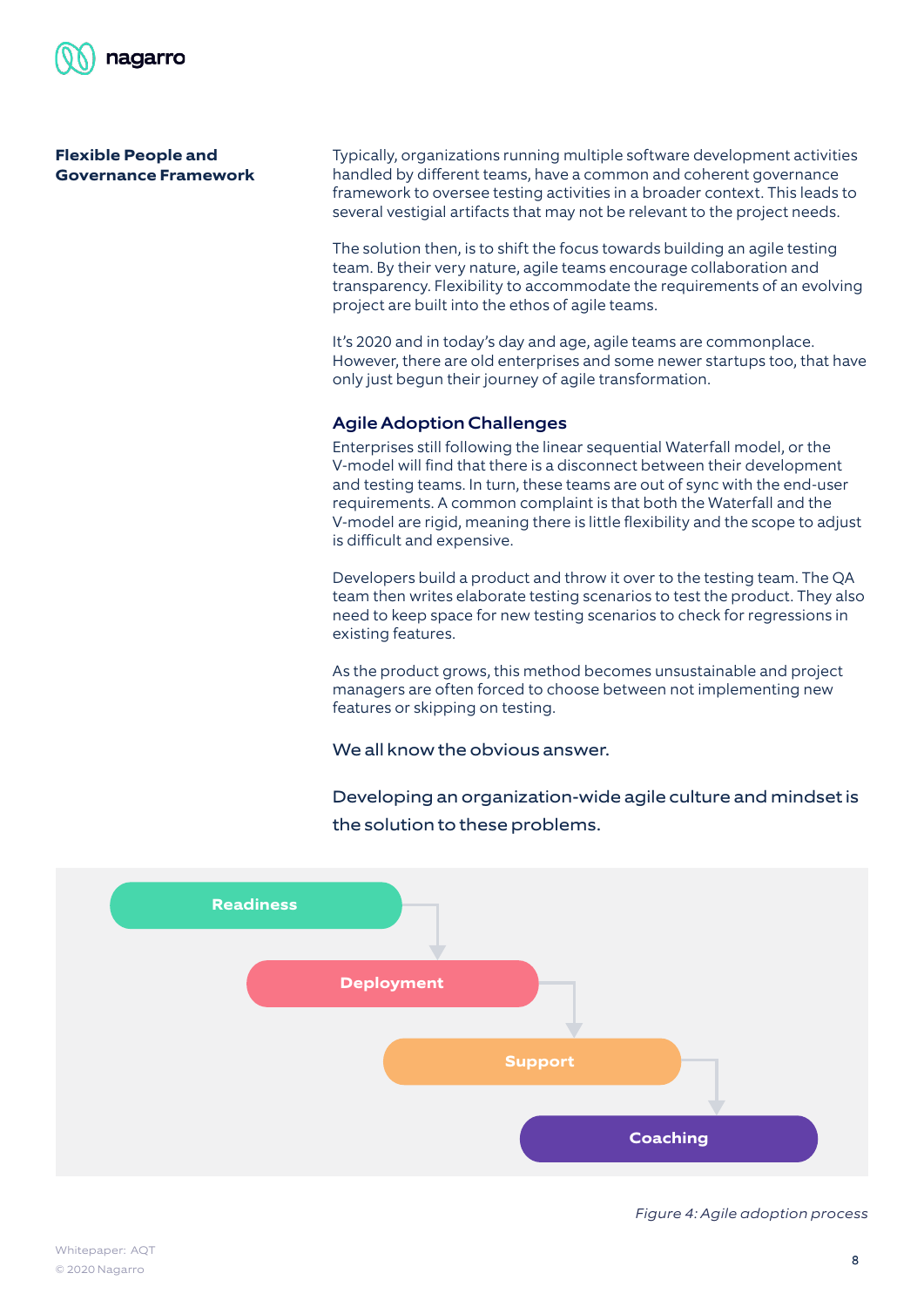

To actualize this shift, the transformation strategy team should:

# Build a leadership team

Agile transformation requires changes to every part of the business, which requires support from the top management. Make sure executives are on board and know what is happening.

# Define an end state vision

This includes a working premise for structure, governance, and metrics which we will progressively elaborate throughout the transformation process.

# Build a transformation roadmap

We must give the organization some idea of what we're going to do, how long it's going to take, and what value we expect to harness from the investment.

# Maintain a rolling plan

This plan will enumerate all the things in the organization that will be impacted over the transformation period.

# **Checkpoints**

Periodically assessing the progress of the work of the transformation based on which one should retrospect and adiust the plan of action.

# Adapt and learn

Re-assess the end-state vision based on how our understanding has evolved during the transformation.

# **Communicate**

Regular, transparent communication about progress and impediments from the leadership will create excitement and energy.

The same transformation strategy takes different hues when seen from the management perspective.

Here, the focus should be on:

- Identifying risks and preparing a mitigation plan
- Ensuring the usage of agile planning and management tools even if it means having a dependency on a 3rd party
- Cultivating agile champions within each LOB who also acts as the Agile Coach
- Promoting a culture of active agile coaching and training, and
- Creating self-organizing teams that are cross-functional and multiskilled.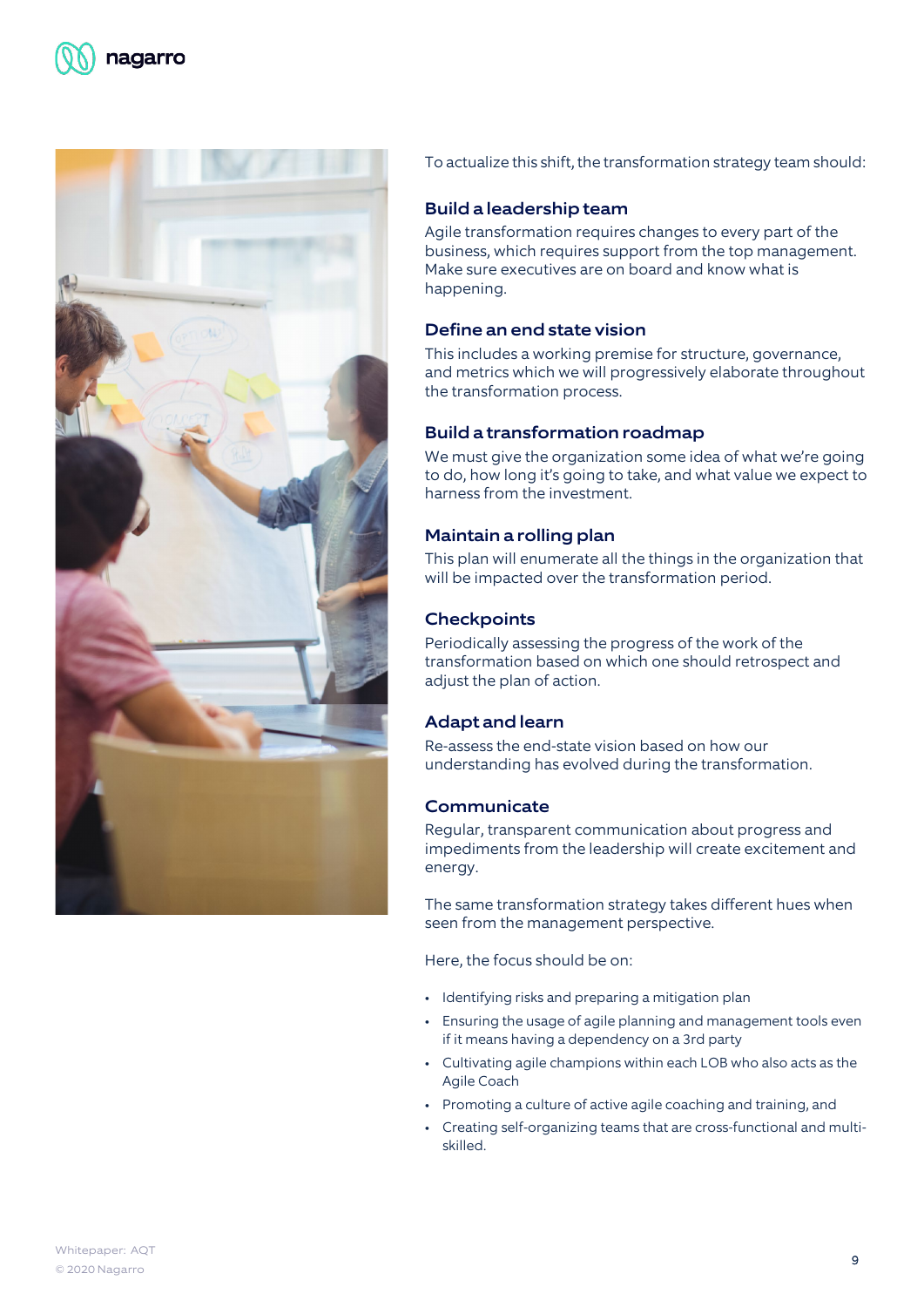

The modern QA organizations are not strictly bind to processes. They are expected to be a smart mix of reactive, proactive, and adaptive maturities. We should have a backbone process run an ecosystem, but it should not be too rigid that it stops innovation and free thinking. Let's understand what a modern process framework would look like.

# **Backbone Process Framework for Agile QA**

As mentioned earlier, enterprises are mainly flocking towards adopting agile methodologies for their flexibility. This is driven by the fact that flexibility is a key feature that decision-makers look for in any solution nowadays. Gone are the days when enterprises developed a one-size-fitsall package and their clients were forced to pick such solutions whose parts were completely irrelevant to what they had in mind.

This flexibility is a key reason why it is being increasingly adopted in software testing.

But is too much flexibility a bad thing?

# Agile process standardization

QA teams should find the right balance between flexible test methods and process optimization. The focus should be on developing an effective test methodology by defining and publishing agile test process handbooks before the testing phase gets underway.

# Agile estimation techniques

Right at the sprint level where user requirements are broken into tasks and estimated hours are assigned, the Planning Poker technique should be used. This consensus-based approach for estimating, a mainstay from Scrum, will help break down the requirements into granular tasks.

> The next step is to ensure that all these tasks and the features developed therein are of actual importance to the business. Continuous focus on business value and alignment of the final product to business goals will help the QA team focus on ensuring that the 'customer delight' aspect is taken care of.

#### Requirements management

Given the tasks that are derived from user requirements, it is essential to prioritize their testing by adopting a parallel sprint and ensuring frequent capability releases to geographies/production divisions.

Risk Poker – a lightweight risk-based testing methodology in which risk analysis is performed through group discussion that outperforms the individual analyst's estimation – will be useful here.

# Change management process

A well-defined change management process must be published and incorporated into the team guidelines. Changes raised through the process must then be accommodated within sprints.

After looking at the backbone process framework, let's see the importance of having the right infrastructure and tool set. It is important for a modern QA organization to create value continuously and hence usage of right tools is critical. Let's go deeper in this topic.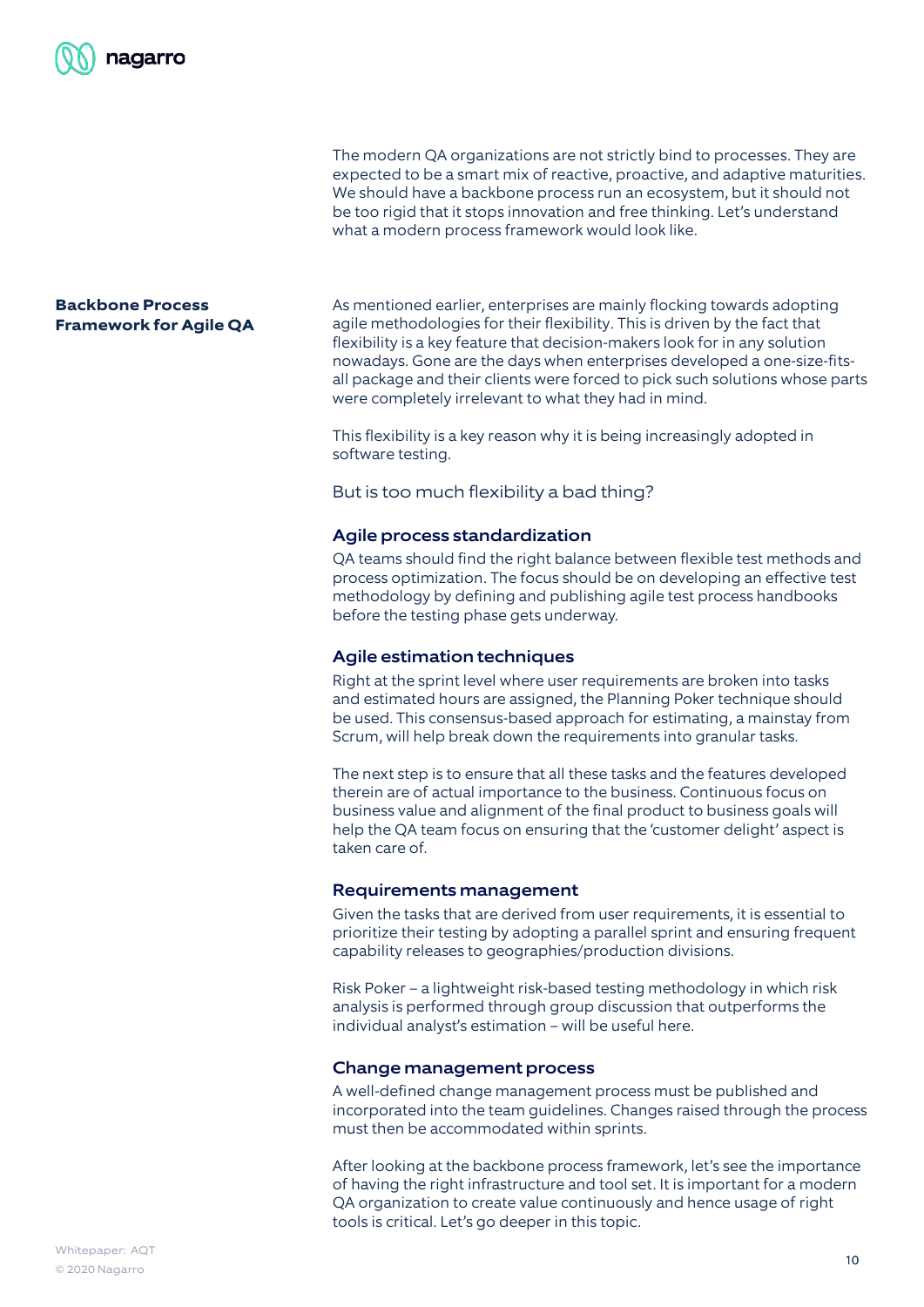

# **Infrastructure and Tools**

When it comes to building and delivering better software faster, you can no longer choose between quality, speed, and security if you expect to remain aggressive. The classical test skills, such as test planning, test management, and product risk analysis are regarded as obsolete because they curtail development too much. At the same time, we observe that the new skills and technological solutions, such as test automation, data analytics, and AI technologies, are in high demand as they help in delivering higher business value and improved software quality faster. The new ways of working offer numerous advantages. New features are delivered faster to end users. Multi-disciplined teams share a joint objective to deliver customer-focused solutions.

A future-ready QA organization can only be developed by leveraging the best tools available and building upon credible, futuristic infrastructure. There is no doubt that the future is automation. But how will software testing be affected and what is the recommended approach to integrating automated testing?

#### End-to-End Automation

Before implementing automation, there must be a thorough audit of the existing testing infrastructure to ensure that it is feasible to be driven through automated processes. This also involves test tool selection, defining the scope of automation and the framework for automation.

Part of the audit process is also determining which all test cases to automate. To optimize your ROI, you should automate:

- High risk and business critical test cases
- Test cases that are repeatedly executed
	- Test cases that are very tedious or difficult to perform manually, and
	- Test cases that are time-consuming

At this point, one might wonder whether 100% automation is possible. While it is certainly possible to get very close to 100%, it might not always be ideal to go this way. Automated testing mechanisms could fail if the application is frequently updated or if the environment is unstable. It is also recommended to do UI verification and testing manually.

# Selecting the Right tool

Of course, the toolset that you use for automated testing is highly dependent on the application under development, the language being used to develop it and other technical considerations. Testing tools like Selenium and Puppeteer have been around for a while and several companies have adopted them into their QA practice.

Whatever tool your QA team decides to adopt, it should have the following features:

- Reliable object identification capabilities
- Shareable object repository
- Reusable code modules to reduce test maintenance
- Cross-browser and cross-platform testing
- Customizable test report, and
- The ability to easily integrate with tools like Jira, Jenkis, TravisCI, Git etc.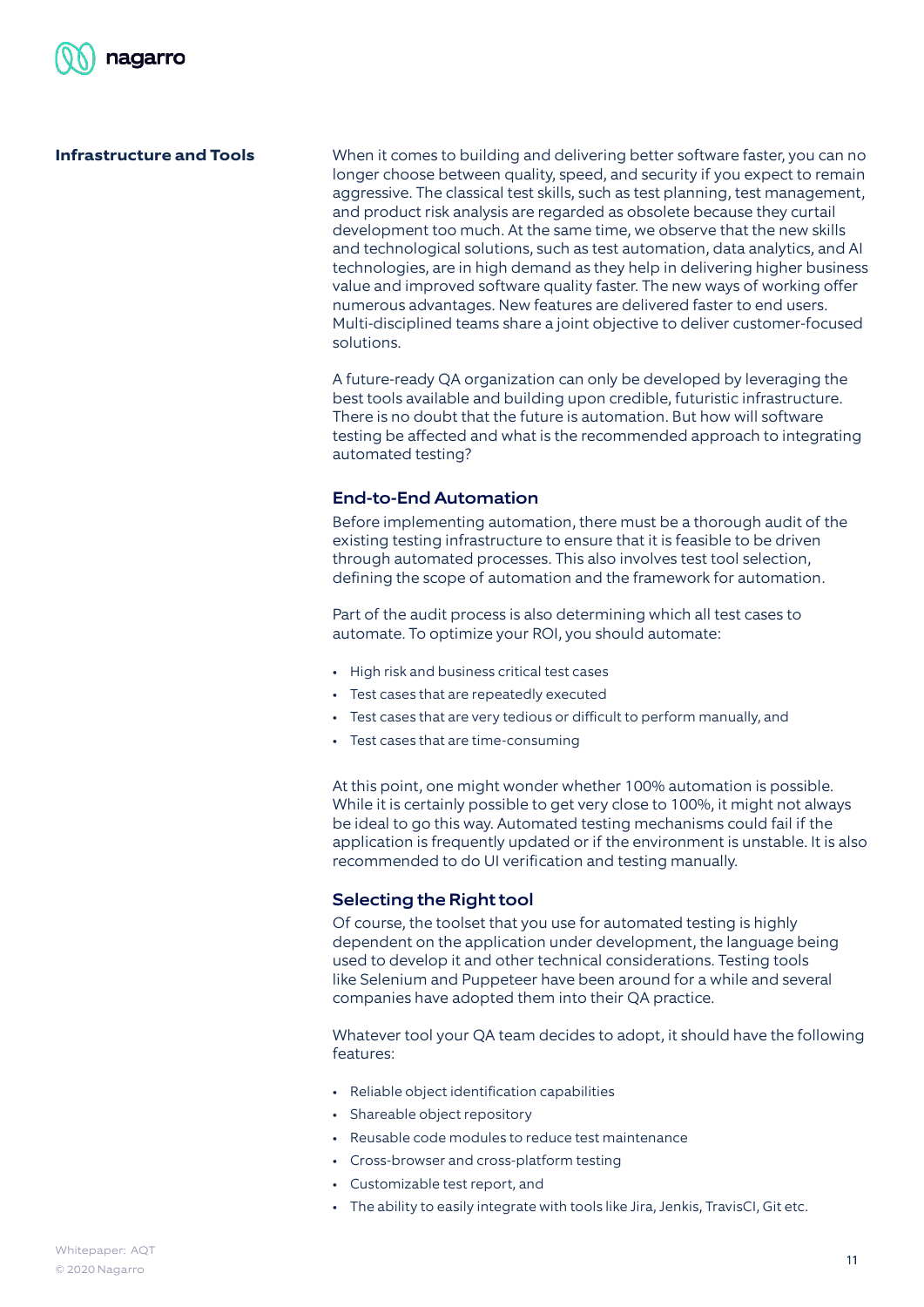### 100% Regression Automation

Whenever developers make a change to the codebase, the QA team needs to perform a regression test to ensure that the new functionality did not break the software. Such changes are very common in the SDLC and manually performed regression testing is not feasible. The solution is to implement an automated regression testing suite. The only manual work needed here is an occasional upkeep of the suite.

QA teams need to adopt automated progressive regression methodology to ensure that incremental changes do not impact the earlier work by:

- Automating and executing from the beginning for regression within Sprints
- Automating regression for features built in Sprint N in Sprint N+1, or
- Automated smoke testing and functional/regression testing within Sprint N.

#### Connected Testing Ecosystem

The apparent current trends in QA are a progressively business-driven approach, an increase in demand for end-to-end testing, and a surge of interest in AI. Creating an integrated, perceptive, and comprehensive approach to testing then becomes critical. A bracketed testing ecosystem can provide continuous monitoring and delivery of system advancements, right across the product lifecycle. It can also feature perceptive and adaptive test scripts, responding to real-world use patterns.



Figure 5: Infrastructure and Tools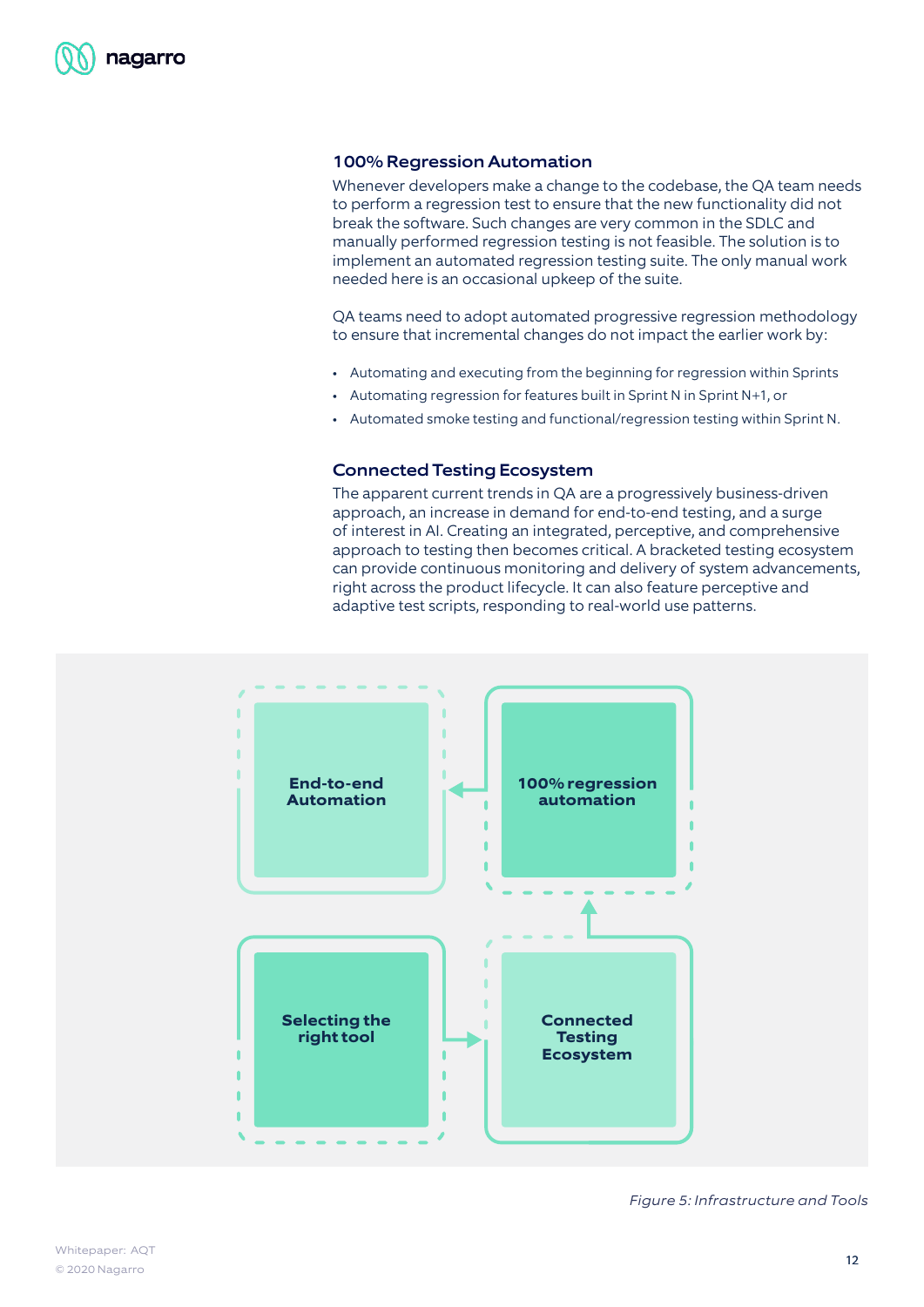# Build a Team Around Emerging QA Skill Set

Core domain skills should be integrated with new strengths in automation, in the test environment, and test data. Growth of Artificial Intelligence in business is creating requirements: first, the need to tame smart developments for business advantage; and second, the need to use AI specifically within testing and QA. Skills in data science and mathematics, and in the understanding of cognitive processes are needed to achieve this.

AI-driven technologies such as chatbots have a compelling role to play. Chatbots, for example, have taken the human-computer interaction and experience to a different level. Since, organizations these days rely heavily on automation, building a team around chatbot development and testing helps in achieving the same. Training and fine tuning chatbots so that they behave like humans is a daunting task. For this, the QA team needs to consider the full set of potential scenarios so that the chatbot is welltrained.

Today, there is an increasing need to deliver superior and rapid services. There is an enormous demand to access, create, use, and share data from any device. The urge is to provide meaningful insights and control over various interconnected IoT devices. Securing the data over the internet and its privacy is very critical; authorizations play a very important role in IoT data streaming and transfer.

Considering the security challenges involved in IOT testing, QA professionals must assess a range of vulnerabilities in IoT.

Blockchain technology is picking up pace in various industries, domains and segments. Securing, storing and managing data and digital identity, organizations tend to look out for platforms which are secure as their data is being shared across the supply chain. Blockchain testing comes with its own set of challenges, which compels companies to have a core QA team for handling these challenges.

# Test Automation as a Platform

Organizations should regard Test Automation as less of a capability, and more as a platform. It should be a broad arena shared by tools and functions that come together to fulfil a collective purpose – and driven by the objective of the business.

Continuous value creation is key for the success of QA teams. The testing must move up in the value creation cycle to support accelerated deliveries. Let's see how testing could be moved up in value chain to continuously minimize the business risk accumulation.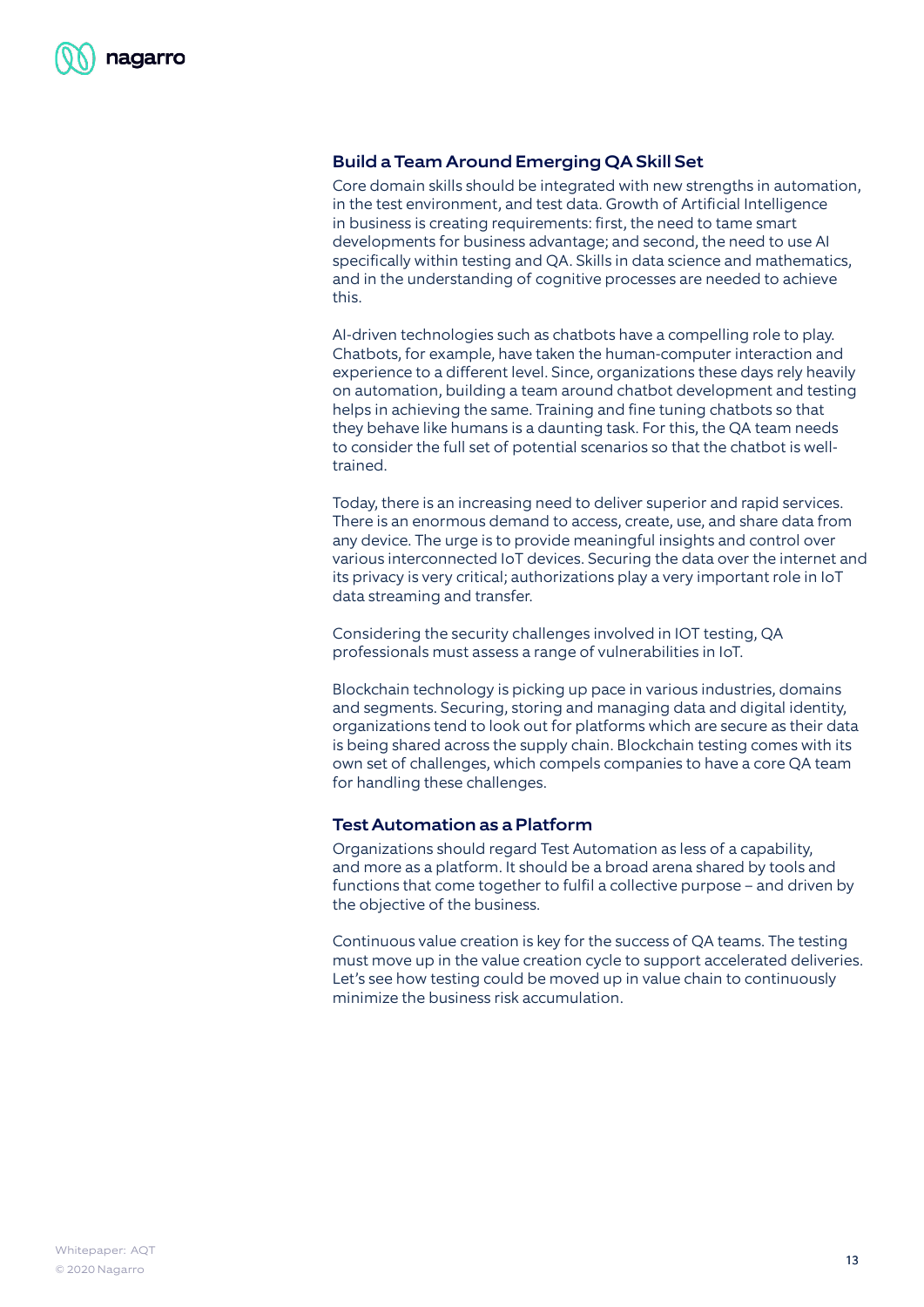# **Test Value Chain**

An increased adoption of Agile and DevOps approaches has resulted in QA to become more fundamental to development processes, thereby shrinking time-to-market and improving cost-effectiveness. This integration enables organizations to locate and address defects at initial stages, and implement updates sooner, thus helping with prioritization and increased throughput volume.

Smart automation helps in finding and fixing issues quickly. It also helps combined test and development teams decide which changes will deliver the best and fastest returns. Competitive demands and digital transformation increase the need for more apps and new functionalities in a shorter duration of time. As a result, it's highly likely that testing and QA will be an integral part of the end-to-end development process.

The QA process and teams should be aligned in such a way that helps in fulfilling the following purpose:

#### Business case perspective

Understanding the business case helps in understanding the business perspective of the application, thus helping in identifying which defects are critical, and designing the most suitable testing methodologies.

# Collaborative testing

Involving various stakeholders at early stages and communicating with them makes it easy to understand the business case. It also helps in making quick and correct decisions about the functionalities and features of the application.

# Lean approach

Focus on faster go-to-market by eliminating inefficiencies and delays in the system.

# Early validation

Apart from the Left shift that we talked about a while ago, this ensures that business requirements are fulfilled at the system level, before integration of the whole. This reduces the cost of testing as defects are identified at an early stage.

# Customer centricity

Shifting your way of thinking and continuously measuring the customer experience identifies gaps between what the customer thinks is an excellent experience and what you think is excellent. Ensuring that the engineering team is collectively delivering high-quality applications that fulfill customer needs and broadly identifying performance, trends and issues faced by customers are some of the primary objectives of customer eccentricity.

The non-functional aspects of a software (performance, reliability, UX, etc.) can and should be done by human testers.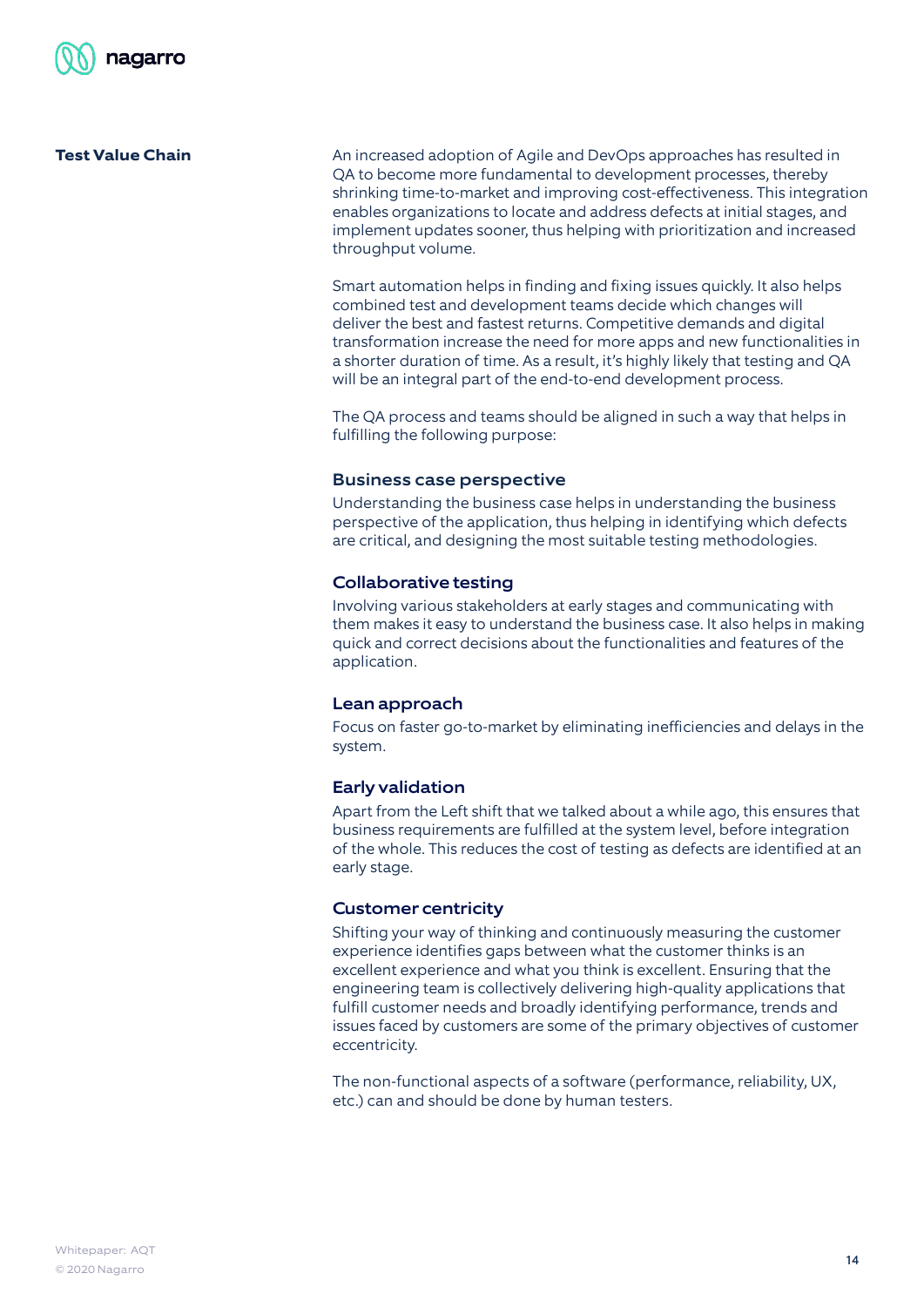



responsibilities. This **Exercise Section** 1 **Contract Products** In an agile project, automated testing takes on the brunt of the testing includes testing new user stories and performing regression testing.

From a Project Manager's perspective, to extract maximum value, they need to ensure that the QA organization needs to be cost-effective while also:

- Prioritizing tasks accurately
- Regularly analyzing the QA team productivity and continuously optimizing their processes, and
- Strongly suggesting and implementing an agile cooperation model throughout the SDLC.

The QA team should also be strongly use-case oriented and understand the purpose of the software, its main goals, and the problems that it should solve.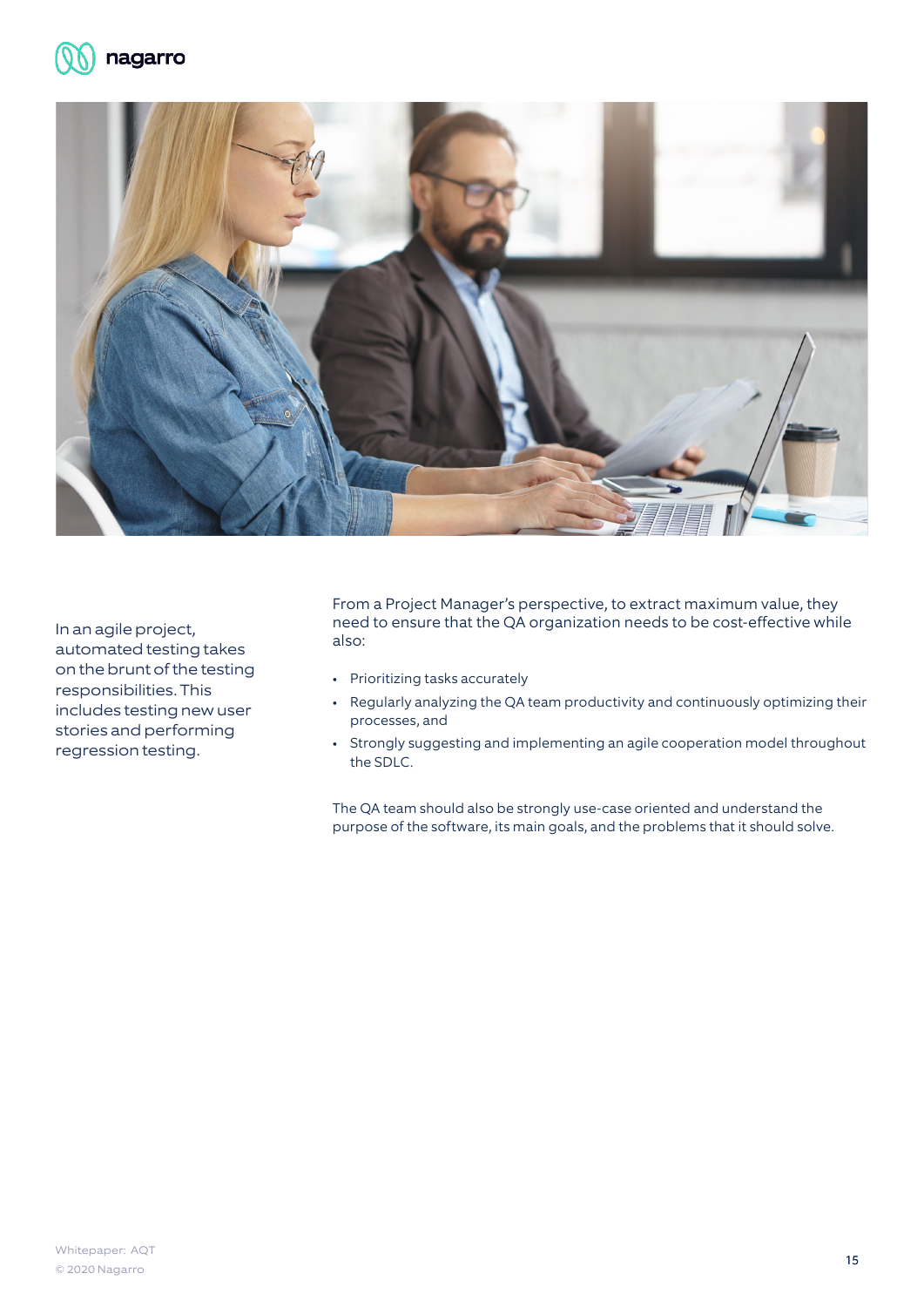

**Conclusion** There is no magic wand for becoming a world-class quality organization, neither does it occurs in isolation. There is no single path to take toward organizational culture and improvement.

> The age of automated testing is here, and the onus is on key decisionmakers and stakeholders to take the bull by the horns. However, this does not mean that traditional testing roles have become redundant. They still have their uses and PMs need to take a call on what strategy is ideal on a case-by-case basis.

But QA teams across enterprises need to adopt the latest in agile if they are to stay ahead of the testing curve. The currency in testing circles has changed from "number of test cases" to the "risk coverage" that the testing process achieves.

This redefined KPI, combined with superior speed-to-market powered by test automation, is essential to support the service virtualization seen in the IT sector.

At Nagarro, we have defined a roadmap for the state-of-the-art test organization:

- Identify the details of the current situation
- Define the areas of improvement in QA practices
- Determine a detailed roadmap to create world-class QA practice
- Recommend a test organization set-up, practices, tools, technology, restructuring, KPIs, templates, end-to-end automated solution, and
- Leverage industry best practice accelerators and our Innovation Labs tools to reduce costs and improve productivity.

This modern 360-degree model combined with our industry-standard TPI® methodology provides step-by-step guidance and recommendation roadmap to achieve the adaptive stage in test practices.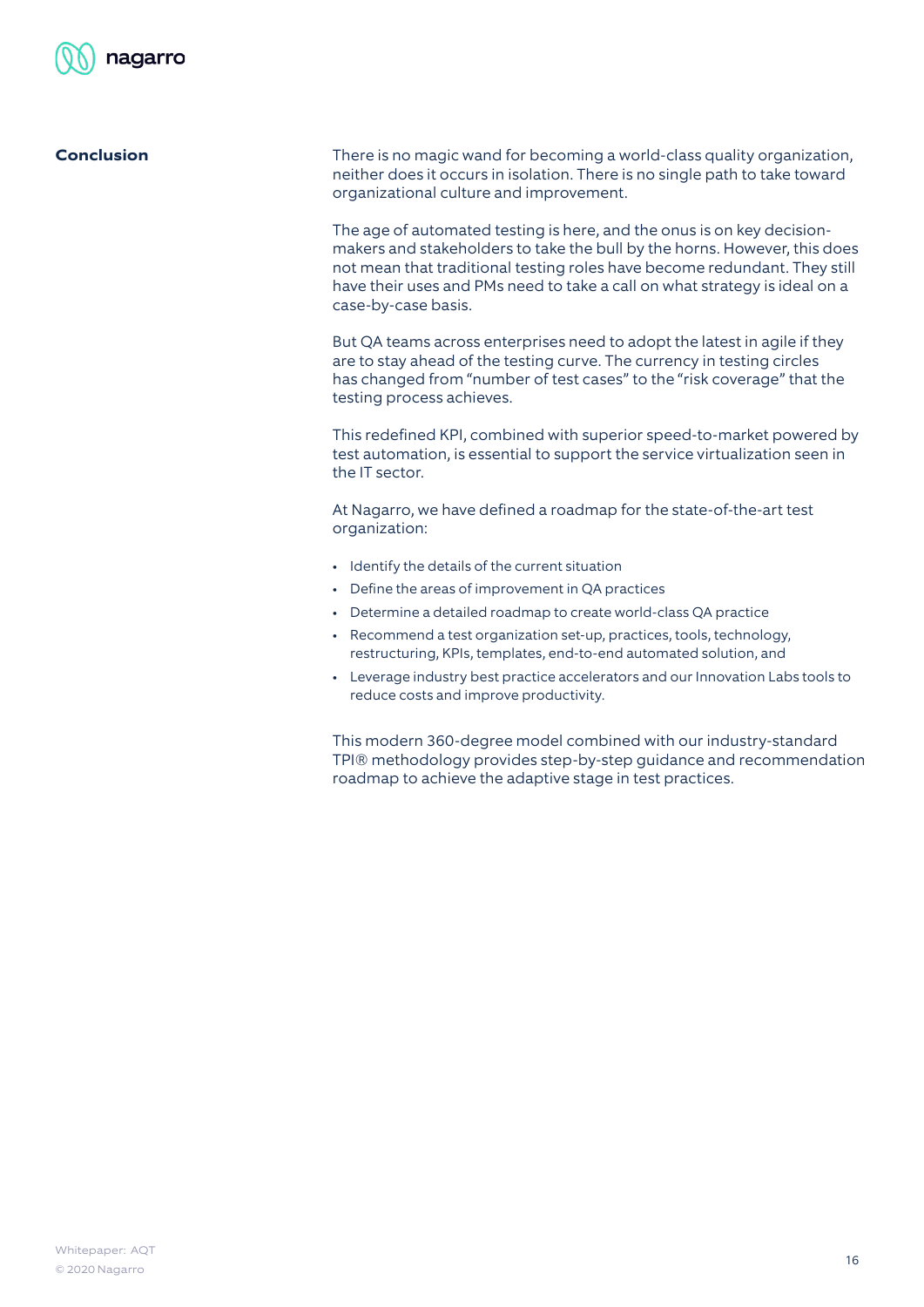

# **References**

- 1. https://www.techopedia.com/definition/30193/test-data-management
- 2. https://www.researchgate.net/publication/329356928\_A\_risk\_poker\_ based\_testing\_model\_for\_scrum